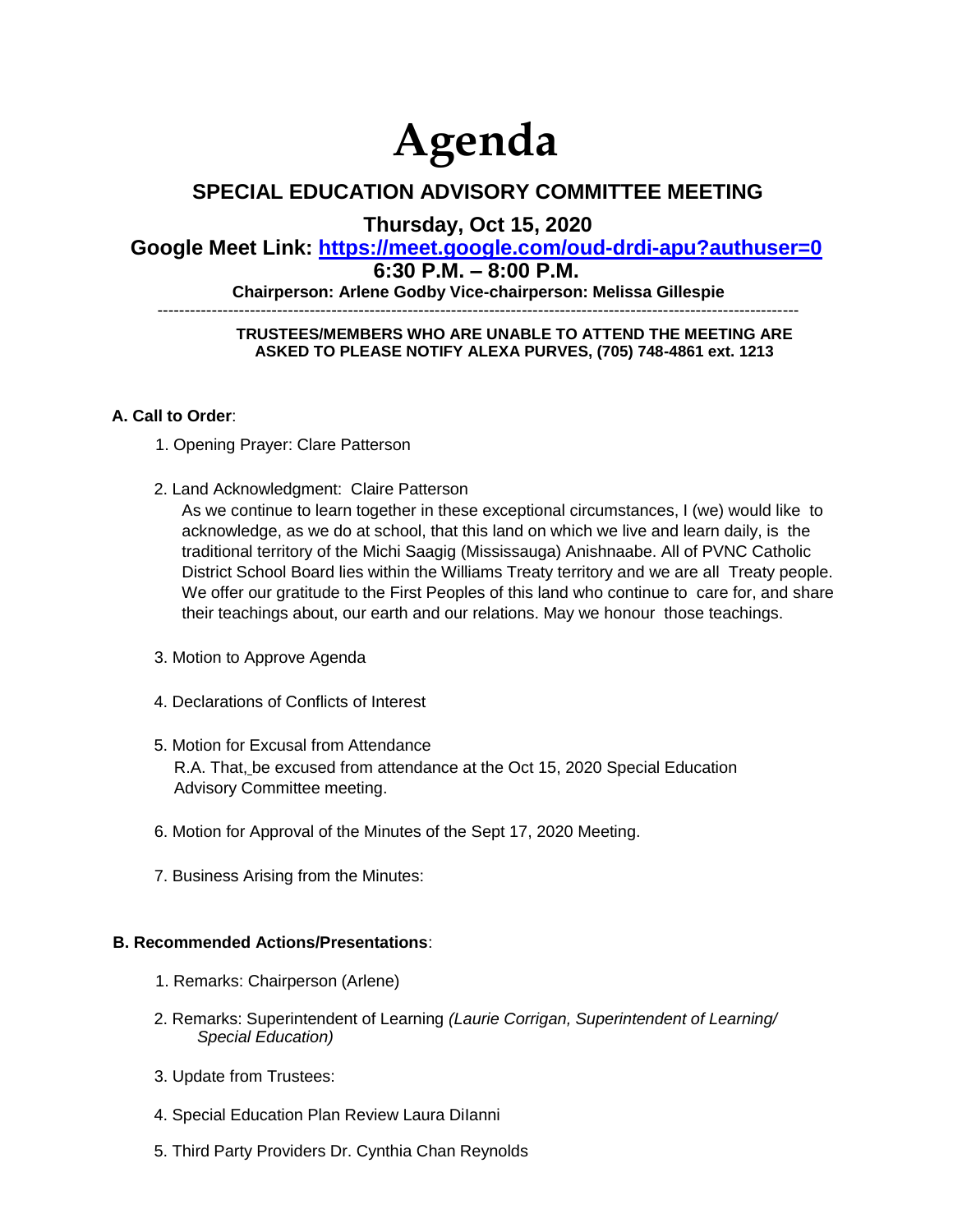#### **C. Discussion Items:**

- 1. From presentation:
	- What are the key learnings from the presentation?
	- What do parents need to know?
	- What options exist to get this information to parents?
	- How can SEAC support parents in this process?
	- What can your associations/organizations add specifically to the learning today if any?

#### **D. Information Items**:

1. Reports from SEAC Committee Members:

#### **Kelly Smigilski**

#### **Grandview Children's Centre**

- With respect to the new build of Grandview in Ajax, they are in the process of collecting and evaluating RFP's to determine the top three by Feb. 2021
- Construction will set to begin in Nov 2021 with a two year completion target
- Parent workshops for various topics continue to be held virtually
- Current employment opportunities include Occupational Therapist and System Support Specialist

#### **Shawna Belcort**

#### **Community Living Trent Highlands**

- CLTH Family Support Program updates; we are still deployed in our residential programs ( talk of re-entry plan not confirmed yet)
- We continue to connect with families for check ins, completing forms, making referrals, short term planning, problem solving, virtual meetings, outside meetings if face to face is critical, applying and managing respite funds, assisting with transition to school, advocacy, crisis support, transition planning for O.D.S.P. and D.S.O. Many intakes and although the application for intake can be completed, we are not currently able to bring them in to service at this time.
- A survey was completed and shared with families regarding challenges they are currently facing.
- Biking program calle[d](http://peterboroughmoves.com/events-workshops/) [Peterborough moves](http://peterboroughmoves.com/events-workshops/) we have linked one student to this program.
- Also, information for families that the one-time gov't payment of \$600.00 is supposed to start Oct 30, 2020 for individuals who qualify for the DTC (Disability Tax Credit).
- Downtown Youth Space Program (see A1 attached)

#### **Arlene Godby Autism Ontario**

- [Autism Ontario October 2020 Report](https://mailchi.mp/dd138b2070ee/autism-ontario-peterborough-october-2020-6588229?e=ec7b29dfa9)
- 2. Final Recruitment Phase for SEAC/Superintendent Participants in Study on Vision for School-Based Rehabilitation Therapy Services- Queens University [SEAC Members Recruitment Letter -](https://drive.google.com/file/d/1-CTuVCP9cVSfY3F7x3mzxVqVvtunzUOS/view?usp=sharing) Queens [Letter of Information for Focus Group Members -](https://drive.google.com/file/d/1-M9boBCVMxlrmiTOI83GSyG_Wtcr8KMG/view?usp=sharing) Queens